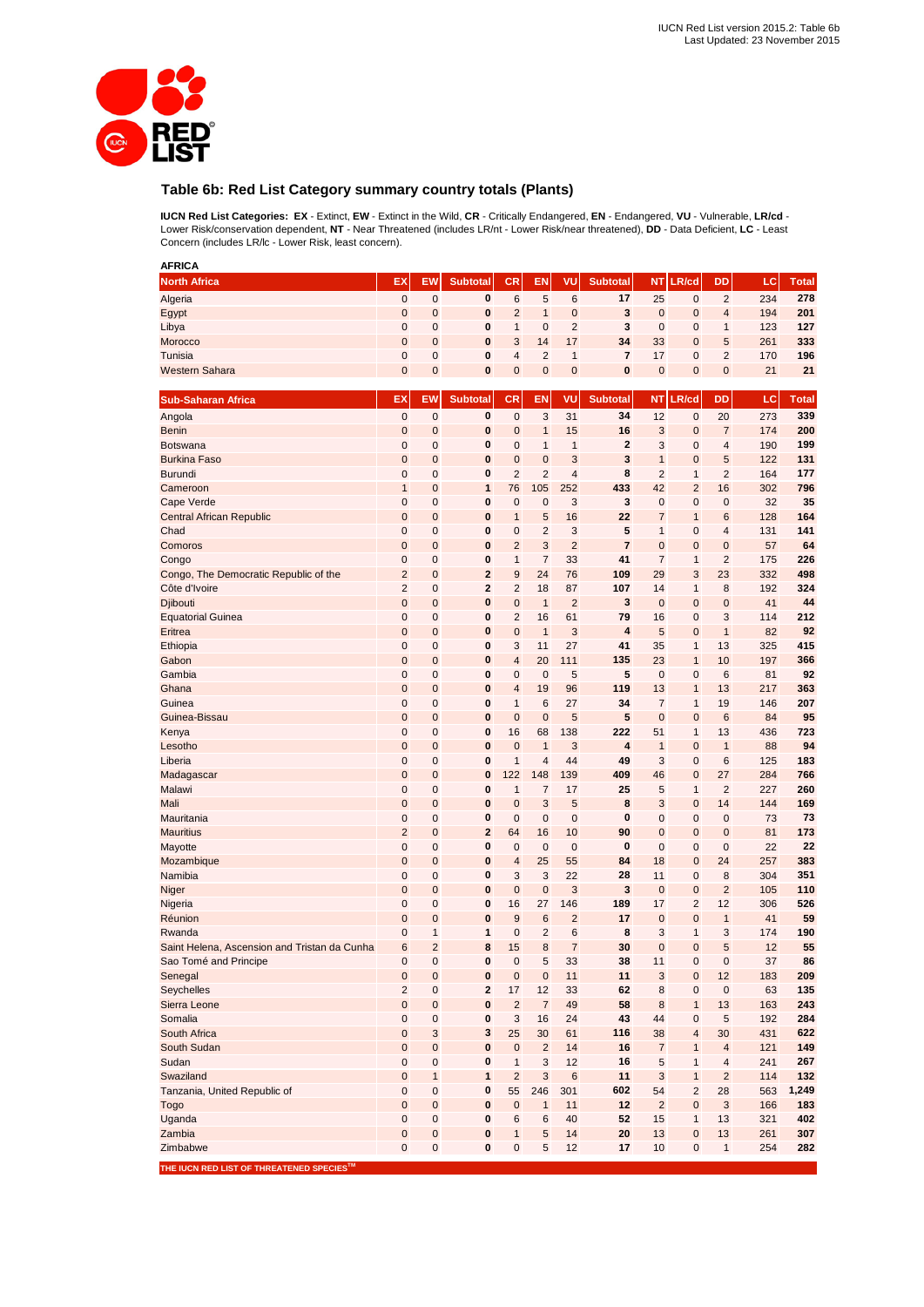| <b>Antarctic</b>                             |  | <b>Subtotal</b> | <b>CRI</b> | EN. | VUI      | <b>Subtotal</b> |          | NT LR/cd | <b>DD</b> | <b>Total</b> |
|----------------------------------------------|--|-----------------|------------|-----|----------|-----------------|----------|----------|-----------|--------------|
| Antarctica                                   |  |                 |            |     |          |                 |          |          |           |              |
| <b>Bouvet Island</b>                         |  |                 |            |     |          |                 |          |          |           |              |
| <b>French Southern Territories</b>           |  |                 |            |     |          |                 |          |          |           |              |
| <b>Heard Island and McDonald Islands</b>     |  |                 |            |     | $\Omega$ |                 |          |          |           |              |
| South Georgia and the South Sandwich Islands |  |                 |            |     |          |                 | $\Omega$ |          |           |              |

| <b>ASIA</b>                            |    |              |                 |                |          |               |                 |           |              |                |     |              |
|----------------------------------------|----|--------------|-----------------|----------------|----------|---------------|-----------------|-----------|--------------|----------------|-----|--------------|
| <b>East Asia</b>                       | EX | EW           | <b>Subtotal</b> | <b>CR</b>      | EN       | VU.           | <b>Subtotal</b> | <b>NT</b> | LR/cd        | <b>DD</b>      | LC  | <b>Total</b> |
| China                                  | 3  |              | 4               | 91             | 228      | 225           | 544             | 78        | 4            | 88             | 784 | 1,502        |
| Hong Kong                              | 0  | $\Omega$     | 0               | 3              |          | 3             | 7               | 5         | 0            | $\overline{2}$ | 86  | 100          |
| Japan                                  | 0  | $\Omega$     | 0               | $\overline{2}$ | 10       | 10            | 22              | 17        | 0            | 17             | 323 | 379          |
| Korea, Democratic People's Republic of | 0  | $\mathbf{0}$ | 0               | $\mathbf{0}$   | 2        | 6             | 8               | 3         | $\mathbf{0}$ | 3              | 120 | 134          |
| Korea, Republic of                     | 0  | $\Omega$     | 0               | 0              | 5        | $\mathcal{P}$ |                 | 6         | 0            | 3              | 145 | 161          |
| Macao                                  | 0  | $\mathbf{0}$ | 0               | $\mathbf{0}$   | $\Omega$ | $\mathbf{0}$  | 0               | $\Omega$  | $\mathbf{0}$ | $\mathbf{0}$   | 26  | 26           |
| Mongolia                               | 0  | $\Omega$     | 0               | 0              | 0        | $\Omega$      | 0               | $\Omega$  | 0            | 2              | 140 | 142          |
| Taiwan, Province of China              | 0  |              |                 | 13             | 41       | 28            | 82              | 10        | $\mathbf{1}$ | 8              | 272 | 374          |

| <b>North Asia</b>         | EX | <b>Subtotal</b> | CR. | <b>EN</b> | VUI | <b>Subtotal</b> |    | NT LR/cd | <b>DD</b> |     | <b>Total</b> |
|---------------------------|----|-----------------|-----|-----------|-----|-----------------|----|----------|-----------|-----|--------------|
| <b>Belarus</b>            |    |                 |     |           |     |                 |    |          |           | 162 | 172          |
| Moldova                   |    |                 |     |           |     |                 |    |          | 8         | 132 | 144          |
| <b>Russian Federation</b> |    |                 |     | 25        | 23  | 55              | 16 |          | 26        | 377 | 474          |
| <b>Ukraine</b>            |    |                 |     |           | a   | 17              |    |          | 34        | 280 | 335          |

| <b>South &amp; Southeast Asia</b>     | EX             | <b>EW</b>    | <b>Subtotal</b> | CR.            | EN             | VU             | <b>Subtotal</b> | <b>NT</b>    | LR/cd          | <b>DD</b>      | LC. | <b>Total</b> |
|---------------------------------------|----------------|--------------|-----------------|----------------|----------------|----------------|-----------------|--------------|----------------|----------------|-----|--------------|
| Bangladesh                            | $\mathbf{0}$   | $\mathbf 0$  | $\bf{0}$        | 5              | $\overline{7}$ | 9              | 21              | 5            | $\mathbf{0}$   | 9              | 326 | 361          |
| <b>Bhutan</b>                         | $\mathbf{0}$   | $\mathbf{0}$ | $\bf{0}$        | 3              | 8              | $\overline{7}$ | 18              | 3            | $\mathbf{0}$   | 5              | 238 | 264          |
| <b>British Indian Ocean Territory</b> | $\mathbf{0}$   | $\mathbf 0$  | $\bf{0}$        | 0              | $\mathbf 0$    | 1              | 1               | 0            | $\mathbf{0}$   | 0              | 13  | 14           |
| <b>Brunei Darussalam</b>              | $\mathbf{0}$   | $\mathbf{0}$ | $\bf{0}$        | 38             | 26             | 40             | 104             | 24           | $\overline{4}$ | 3              | 106 | 241          |
| Cambodia                              | $\mathbf{0}$   | $\mathbf{0}$ | $\bf{0}$        | 8              | 17             | 11             | 36              | 13           | $\mathbf{0}$   | 10             | 296 | 355          |
| <b>Disputed Territory</b>             | $\mathbf{0}$   | $\mathbf{0}$ | $\bf{0}$        | $\mathbf{0}$   | $\mathbf{0}$   | $\mathbf{0}$   | $\bf{0}$        | $\mathbf{0}$ | $\mathbf{0}$   | $\mathbf{0}$   | 3   | 3            |
| India                                 | 6              | 2            | 8               | 74             | 172            | 138            | 384             | 40           | $\mathbf{1}$   | 69             | 881 | 1,383        |
| Indonesia                             | $\mathbf{1}$   | $\mathbf{1}$ | $\mathbf{2}$    | 126            | 87             | 213            | 426             | 96           | 9              | 81             | 623 | 1,237        |
| Lao People's Democratic Republic      | $\mathbf{0}$   | $\mathbf 0$  | 0               | 8              | 16             | 17             | 41              | 15           | $\mathbf{0}$   | 20             | 316 | 392          |
| Malaysia                              | $\overline{2}$ | $\mathbf{1}$ | 3               | 198            | 117            | 406            | 721             | 89           | 110            | 53             | 668 | 1,644        |
| <b>Maldives</b>                       | $\mathbf{0}$   | $\mathbf{0}$ | 0               | $\mathbf 0$    | $\mathbf{0}$   | $\mathbf{0}$   | 0               | 0            | $\mathbf{0}$   | $\mathbf 0$    | 36  | 36           |
| <b>Myanmar</b>                        | $\mathbf{0}$   | $\mathbf{0}$ | $\bf{0}$        | 16             | 24             | 21             | 61              | 21           | $\mathbf{0}$   | 30             | 507 | 619          |
| Nepal                                 | $\mathbf{0}$   | $\mathbf{0}$ | $\bf{0}$        | $\overline{2}$ | 8              | $\overline{7}$ | 17              | 1            | $\mathbf{0}$   | 7              | 377 | 402          |
| Philippines                           | $\mathbf{0}$   | $\mathbf{0}$ | $\bf{0}$        | 58             | 45             | 136            | 239             | 34           | 3              | 22             | 396 | 694          |
| Singapore                             | $\mathbf{0}$   | $\mathbf{0}$ | $\bf{0}$        | 12             | 13             | 33             | 58              | 22           | 8              | $\overline{7}$ | 255 | 350          |
| Sri Lanka                             | $\mathbf{1}$   | $\mathbf{0}$ | $\mathbf{1}$    | 79             | 74             | 138            | 291             | 3            | $\overline{4}$ | 5              | 408 | 712          |
| Thailand                              | $\mathbf{0}$   | $\mathbf{0}$ | $\bf{0}$        | 41             | 49             | 60             | 150             | 44           | 3              | 66             | 615 | 878          |
| <b>Timor-Leste</b>                    | $\mathbf{0}$   | $\mathbf{0}$ | $\bf{0}$        | $\mathbf{0}$   | 1              | $\mathbf{0}$   | 1               | $\Omega$     | $\mathbf{0}$   | $\overline{2}$ | 40  | 43           |
| Viet Nam                              | 0              | $\mathbf{0}$ | 0               | 47             | 61             | 91             | 199             | 42           | $\mathbf{1}$   | 51             | 562 | 855          |

| <b>West &amp; Central Asia</b>  | EX             | EW           | <b>Subtotal</b> | <b>CR</b>      | <b>EN</b>      | VU             | <b>Subtotal</b> |                         | <b>NT LR/cd</b> | <b>DD</b>      | LC. | <b>Total</b> |
|---------------------------------|----------------|--------------|-----------------|----------------|----------------|----------------|-----------------|-------------------------|-----------------|----------------|-----|--------------|
| Afghanistan                     | $\mathbf{0}$   | $\mathbf{0}$ | $\bf{0}$        | $\mathbf{1}$   | $\overline{2}$ | $\overline{2}$ | 5               | 6                       | $\mathbf{0}$    | $\mathbf{1}$   | 208 | 220          |
| Armenia                         | $\mathbf{0}$   | $\mathbf 0$  | $\bf{0}$        | 18             | 40             | 13             | 71              | 10                      | $\mathbf{0}$    | 16             | 127 | 224          |
| Azerbaijan                      | 0              | $\mathbf 0$  | 0               | $\overline{7}$ | 17             | 18             | 42              | 14                      | $\mathbf{0}$    | $\overline{7}$ | 133 | 196          |
| <b>Bahrain</b>                  | $\mathbf{0}$   | $\mathbf{0}$ | $\bf{0}$        | $\mathbf 0$    | $\mathbf{0}$   | $\mathbf{0}$   | $\bf{0}$        | $\mathbf{0}$            | $\mathbf{0}$    | $\mathbf 0$    | 21  | 21           |
| Cyprus                          | 0              | $\mathbf 0$  | $\bf{0}$        | 6              | 3              | 9              | 18              | 4                       | $\mathbf{0}$    | 6              | 128 | 156          |
| Georgia                         | $\mathbf{0}$   | $\mathbf 0$  | $\pmb{0}$       | 9              | 15             | 37             | 61              | 9                       | $\mathbf{0}$    | 8              | 197 | 275          |
| Iran, Islamic Republic of       | 0              | $\mathbf 0$  | $\bf{0}$        | $\mathbf 0$    | $\overline{2}$ | $\mathbf{1}$   | 3               | 5                       | $\mathbf{0}$    | 6              | 256 | 270          |
| Iraq                            | 0              | $\mathbf{0}$ | $\bf{0}$        | $\mathbf 0$    | $\mathbf{1}$   | $\mathbf{0}$   | $\mathbf{1}$    | $\mathbf{1}$            | $\mathbf{0}$    | $\mathbf 0$    | 156 | 158          |
| <b>Israel</b>                   | $\mathbf{0}$   | $\mathbf 0$  | $\bf{0}$        | $\mathbf 0$    | 0              | 0              | 0               | $\overline{2}$          | 0               | $\mathbf{1}$   | 131 | 134          |
| Jordan                          | $\mathbf{0}$   | $\mathbf{0}$ | $\bf{0}$        | $\mathbf{0}$   | $\mathbf{0}$   | $\mathbf{1}$   | $\mathbf{1}$    | $\mathbf{1}$            | $\overline{0}$  | $\overline{1}$ | 91  | 94           |
| Kazakhstan                      | $\mathbf{0}$   | $\mathbf 0$  | $\bf{0}$        | 5              | 8              | 3              | 16              | $\overline{2}$          | $\mathbf{0}$    | 14             | 211 | 243          |
| Kuwait                          | $\mathbf{0}$   | $\mathbf{0}$ | 0               | $\mathbf 0$    | $\mathbf 0$    | 0              | $\bf{0}$        | $\mathbf{0}$            | $\mathbf{0}$    | 0              | 22  | 22           |
| Kyrgyzstan                      | 0              | $\mathbf 0$  | $\bf{0}$        | 6              | 6              | $\overline{2}$ | 14              | $\overline{\mathbf{4}}$ | $\mathbf{0}$    | $\overline{7}$ | 126 | 151          |
| Lebanon                         | $\mathbf{0}$   | $\mathbf{0}$ | $\bf{0}$        | $\overline{0}$ | $\overline{2}$ | 3              | 5               | 3                       | $\mathbf{0}$    | $\mathbf{1}$   | 162 | 171          |
| Oman                            | 0              | $\mathbf 0$  | $\bf{0}$        | 0              | $\mathbf{1}$   | 5              | 6               | 5                       | $\mathbf{0}$    | 1              | 101 | 113          |
| Pakistan                        | 0              | $\mathbf 0$  | 0               | 4              | 3              | 5              | 12              | 4                       | 0               | 7              | 290 | 313          |
| Palestinian Territory, Occupied | 0              | $\mathbf 0$  | $\bf{0}$        | $\mathbf 0$    | $\mathbf{0}$   | 0              | 0               | $\mathbf{0}$            | $\mathbf{0}$    | $\mathbf{0}$   | 121 | 121          |
| Qatar                           | $\mathbf{0}$   | $\mathbf{0}$ | $\bf{0}$        | $\mathbf 0$    | $\mathbf{0}$   | $\mathbf{0}$   | $\bf{0}$        | $\mathbf{0}$            | $\mathbf{0}$    | $\mathbf 0$    | 23  | 23           |
| Saudi Arabia                    | 0              | $\mathbf 0$  | 0               | $\mathbf 0$    | $\overline{2}$ | 1              | 3               | $\mathbf 0$             | 0               | 0              | 169 | 172          |
| Syrian Arab Republic            | $\mathbf{0}$   | $\mathbf{0}$ | $\bf{0}$        | $\mathbf{1}$   | $\mathbf 0$    | 3              | 4               | 3                       | $\mathbf{0}$    | $\mathbf{1}$   | 135 | 143          |
| Tajikistan                      | $\mathbf{0}$   | $\mathbf{0}$ | 0               | 6              | 3              | 3              | 12              | 4                       | $\mathbf{0}$    | 5              | 113 | 134          |
| <b>Turkey</b>                   | $\mathbf{0}$   | $\mathbf{0}$ | $\bf{0}$        | 62             | 27             | 14             | 103             | 20                      | $\mathbf 0$     | 30             | 399 | 552          |
| Turkmenistan                    | 0              | $\mathbf{0}$ | $\bf{0}$        | $\mathbf 0$    | $\overline{2}$ | $\overline{2}$ | 4               | 4                       | $\mathbf{0}$    | $\mathbf{1}$   | 111 | 120          |
| <b>United Arab Emirates</b>     | $\overline{0}$ | $\mathbf 0$  | $\bf{0}$        | $\mathbf 0$    | 0              | 0              | $\bf{0}$        | $\mathbf{0}$            | $\mathbf{0}$    | 0              | 41  | 41           |
| Uzbekistan                      | 0              | $\mathbf 0$  | 0               | 4              | 9              | $\overline{4}$ | 17              | 3                       | $\mathbf{0}$    | 4              | 134 | 158          |
| Yemen                           | 3              | $\mathbf{0}$ | 3               | 6              | 26             | 130            | 162             | 22                      | $\mathbf{0}$    | 32             | 310 | 529          |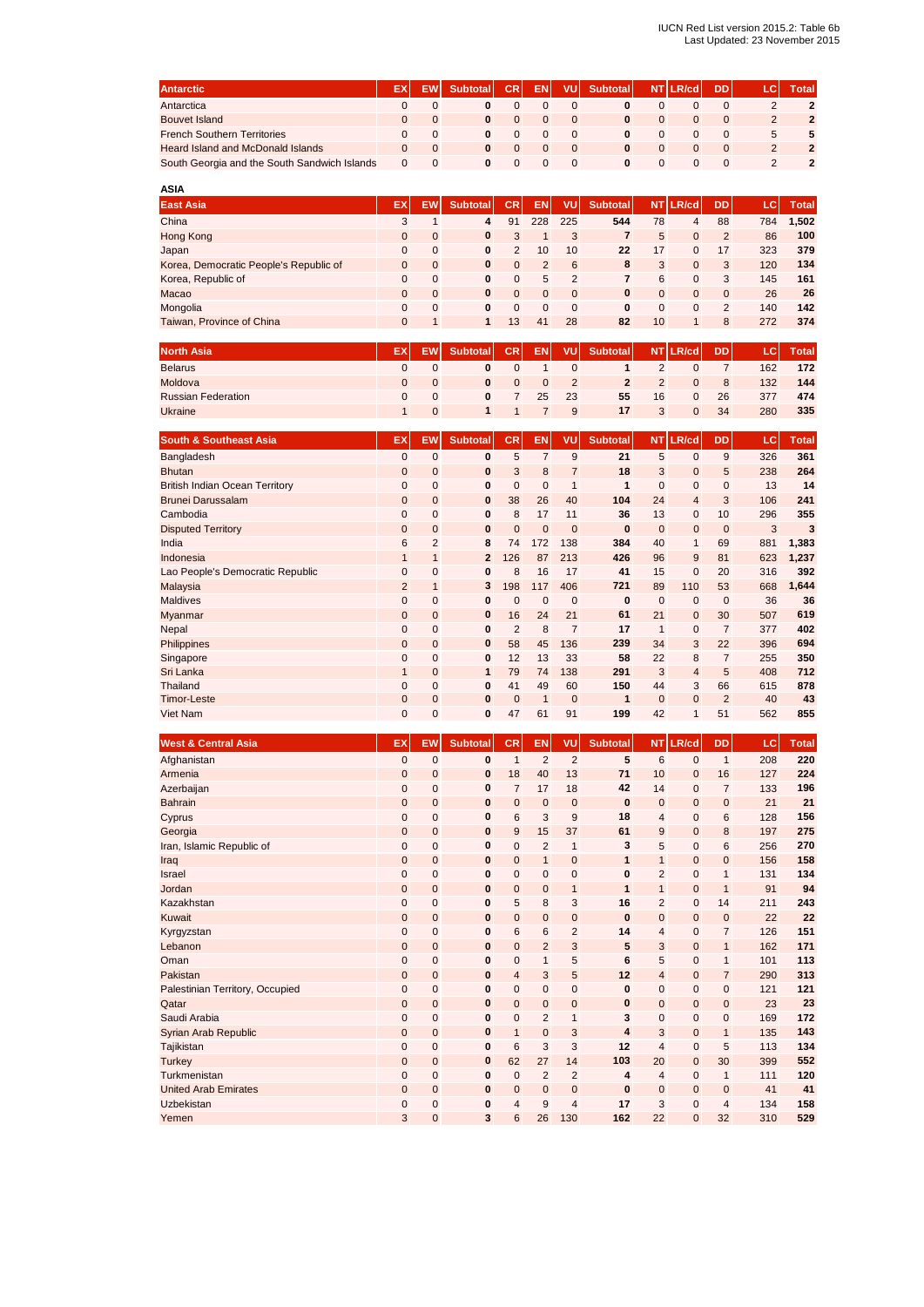| <b>EUROPE</b>                              |                |                |                         |                |                |                         |                         |                         |                |                         |                  |              |
|--------------------------------------------|----------------|----------------|-------------------------|----------------|----------------|-------------------------|-------------------------|-------------------------|----------------|-------------------------|------------------|--------------|
| <b>Europe</b>                              | EX             | EW             | <b>Subtotal</b>         | <b>CR</b>      | <b>EN</b>      | VU                      | <b>Subtotal</b>         | <b>NT</b>               | LR/cd          | <b>DD</b>               | LC               | <b>Total</b> |
| Åland Islands                              | $\pmb{0}$      | $\pmb{0}$      | 0                       | 0              | $\pmb{0}$      | $\pmb{0}$               | 0                       | $\mathbf 0$             | $\mathbf 0$    | 0                       | $\boldsymbol{9}$ | 9            |
| Albania                                    | $\overline{0}$ | $\overline{0}$ | 0                       | $\mathbf 0$    | $\mathbf{0}$   | 0                       | $\mathbf{0}$            | $\overline{4}$          | $\overline{0}$ | 16                      | 284              | 304          |
| Andorra                                    | 0              | $\mathbf 0$    | 0                       | $\overline{0}$ | $\mathbf{0}$   | $\mathbf 0$             | $\bf{0}$                | $\mathbf 0$             | $\mathbf 0$    | 3                       | 65               | 68           |
| Austria                                    | $\overline{0}$ | $\mathbf{0}$   | 0                       | $\overline{0}$ | 10             | 3                       | 13                      | 6                       | $\overline{0}$ | 13                      | 314              | 346          |
| Belgium                                    | $\overline{0}$ | $\mathbf{1}$   | 1                       | $\overline{0}$ | 0              | $\mathbf 0$             | 0                       | $\overline{4}$          | $\mathbf 0$    | $\overline{7}$          | 254              | 266          |
| Bosnia and Herzegovina                     | $\overline{0}$ | $\overline{0}$ | $\mathbf{0}$            | $\overline{0}$ | $\overline{1}$ | $\overline{0}$          | $\mathbf{1}$            | $\overline{2}$          | $\overline{0}$ | 16                      | 198              | 217          |
| <b>Bulgaria</b>                            | $\overline{0}$ | $\mathbf 0$    | 0                       | $\overline{0}$ | $\overline{2}$ | $\overline{4}$          | 6                       | $\overline{7}$          | $\mathbf 0$    | 28                      | 323              | 364          |
| Croatia                                    | $\mathbf 0$    | $\mathbf 0$    | 0                       | $\mathbf 0$    | 5              | 3                       | 8                       | 6                       | $\mathbf 0$    | 23                      | 296              | 333          |
| <b>Czech Republic</b>                      | 0              | $\mathbf 0$    | 0                       | $\mathbf 0$    | 6              | 4                       | 10                      | 5                       | $\mathbf 0$    | 16                      | 272              | 303          |
| Denmark                                    | $\mathbf 0$    | $\mathbf 0$    | $\mathbf{0}$            | $\mathbf 0$    | $\mathbf 0$    | $\overline{1}$          | $\mathbf{1}$            | $\overline{\mathbf{4}}$ | $\mathbf 0$    | 5                       | 222              | 232          |
| Estonia                                    | 0              | $\mathbf 0$    | 0                       | 0              | $\mathbf 0$    | $\pmb{0}$               | $\bf{0}$                | $\mathbf 0$             | $\mathbf 0$    | $\overline{2}$          | 171              | 173          |
| <b>Faroe Islands</b>                       | $\mathbf 0$    | $\mathbf 0$    | $\mathbf{0}$            | $\overline{0}$ | $\mathbf 0$    | $\mathbf 0$             | $\mathbf{0}$            | $\mathbf{0}$            | $\mathbf{0}$   | $\mathbf 0$             | 59               | 59           |
| Finland                                    | 0              | $\mathbf 0$    | 0                       | $\overline{0}$ | $\mathbf 0$    | $\overline{2}$          | $\mathbf{2}$            | $\mathbf{1}$            | $\mathbf 0$    | $\overline{2}$          | 192              | 197          |
| France                                     | $\mathbf{1}$   | $\mathbf{1}$   | $\overline{2}$          | 5              | 12             | 16                      | 33                      | 23                      | $\mathbf 0$    | 26                      | 466              | 550          |
| Germany                                    | 0              | $\mathbf 0$    | 0                       | $\overline{2}$ | 6              | 9                       | 17                      | 8                       | $\mathbf 0$    | 13                      | 310              | 348          |
| Gibraltar                                  | $\pmb{0}$      | $\pmb{0}$      | 0                       | $\mathbf{0}$   | $\pmb{0}$      | $\pmb{0}$               | 0                       | $\mathbf{0}$            | $\mathbf 0$    | $\pmb{0}$               | 26               | 26           |
| Greece                                     | 0              | $\pmb{0}$      | 0                       | 14             | 23             | 21                      | 58                      | 21                      | $\mathbf 0$    | 42                      | 351              | 472          |
| Greenland                                  | $\pmb{0}$      | $\mathbf 0$    | 0                       | $\mathbf{0}$   | $\pmb{0}$      | $\mathbf{1}$            | 1                       | $\mathbf{0}$            | $\mathbf 0$    | $\mathbf 0$             | 50               | 51           |
| Guernsey                                   | 0              | 0              | 0                       | $\mathbf 0$    | 0              | 0                       | 0                       | $\mathbf 0$             | 0              | 0                       | 58               | 58           |
| Holy See (Vatican City State)              | $\mathbf 0$    | $\mathbf 0$    | $\mathbf{0}$            | $\overline{0}$ | $\mathbf 0$    | $\mathbf 0$             | $\bf{0}$                | $\mathbf{0}$            | $\mathbf{0}$   | 0                       | 10               | 10           |
| Hungary                                    | $\overline{0}$ | $\mathbf 0$    | 0                       | $\mathbf{1}$   | $\overline{7}$ | $\overline{2}$          | 10                      | $\overline{4}$          | $\mathbf 0$    | 15                      | 276              | 305          |
| Iceland                                    | $\mathbf 0$    | $\overline{0}$ | $\mathbf{0}$            | $\mathbf 0$    | $\mathbf 0$    | $\mathbf 0$             | $\bf{0}$                | $\mathbf{0}$            | $\mathbf{0}$   | $\mathbf 0$             | 82               | 82           |
| Ireland                                    | $\overline{0}$ | $\mathbf 0$    | 0                       | 0              | $\mathbf{0}$   | $\mathbf{1}$            | $\mathbf{1}$            | 3                       | $\mathbf 0$    | $\mathbf{1}$            | 204              | 209          |
| Isle of Man                                | $\mathbf 0$    | $\mathbf 0$    | $\bf{0}$                | $\mathbf 0$    | $\mathbf 0$    | $\mathbf 0$             | $\pmb{0}$               | $\mathbf 0$             | $\mathbf{0}$   | $\mathbf 0$             | 62               | 62           |
| Italy                                      | $\mathbf{1}$   | $\mathbf 0$    | 1                       | 26             | 25             | 15                      | 66                      | 33                      | $\mathbf 0$    | 43                      | 461              | 604          |
| Jersey                                     | $\mathbf 0$    | $\mathbf 0$    | 0                       | $\mathbf 0$    | $\mathbf 0$    | $\mathbf 0$             | 0                       | $\mathbf{0}$            | $\mathbf{0}$   | $\mathbf 0$             | 62               | 62           |
| Latvia                                     | 0              | $\mathbf 0$    | 0                       | $\mathbf 0$    | $\mathbf 0$    | $\pmb{0}$               | 0                       | $\overline{2}$          | $\mathbf 0$    | 4                       | 161              | 167          |
| Liechtenstein                              | $\pmb{0}$      | $\pmb{0}$      | 0                       | $\mathbf 0$    | $\mathbf 0$    | $\pmb{0}$               | 0                       | 1                       | $\mathbf{0}$   | 6                       | 157              | 164          |
| Lithuania                                  | $\overline{0}$ | $\mathbf 0$    | 0                       | $\overline{0}$ | $\mathbf{1}$   | $\mathbf 0$             | 1                       | $\mathbf{1}$            | $\mathbf 0$    | 3                       | 165              | 170          |
| Luxembourg                                 | $\mathbf 0$    | $\mathbf{1}$   | 1                       | $\mathbf 0$    | $\mathbf 0$    | 0                       | $\bf{0}$                | $\overline{2}$          | $\mathbf 0$    | 5                       | 170              | 178          |
| Macedonia, the former Yugoslav Republic of | 0              | $\mathbf 0$    | 0                       | 0              | $\mathbf 0$    | 0                       | $\bf{0}$                | 3                       | $\mathbf 0$    | 15                      | 196              | 214          |
| Malta                                      | 0              | $\mathbf 0$    | 0                       | 3              | 0              | $\mathbf{1}$            | 4                       | 1                       | $\mathbf 0$    | 6                       | 84               | 95           |
| Monaco                                     | $\overline{0}$ | $\mathbf 0$    | 0                       | $\overline{0}$ | $\mathbf 0$    | 0                       | $\bf{0}$                | $\mathbf 0$             | $\mathbf 0$    | $\mathbf 0$             | 27               | 27           |
| Montenegro                                 | $\mathbf 0$    | $\mathbf 0$    | 0                       | $\mathbf 0$    | $\mathbf{1}$   | $\mathbf{1}$            | $\mathbf{2}$            | 5                       | $\mathbf{0}$   | 9                       | 198              | 214          |
| Netherlands                                | 0              | $\mathbf 0$    | 0                       | $\mathbf 0$    | $\mathbf 0$    | 0                       | $\mathbf{0}$            | $\overline{2}$          | $\mathbf 0$    | $\overline{4}$          | 239              | 245          |
| Norway                                     | $\mathbf 0$    | $\mathbf 0$    | 0                       | $\mathbf 0$    | $\mathbf 0$    | 3                       | 3                       | 3                       | $\mathbf{0}$   | $\overline{2}$          | 209              | 217          |
| Poland                                     | $\overline{0}$ | $\mathbf{1}$   | $\mathbf{1}$            | $\mathbf 0$    | 3              | $\overline{7}$          | 10                      | 8                       | $\mathbf 0$    | 9                       | 280              | 308          |
| Portugal                                   | $\mathbf{1}$   | $\overline{0}$ | $\mathbf{1}$            | 21             | 27             | 32                      | 80                      | 31                      | 3              | 36                      | 333              | 484          |
| Romania                                    | $\overline{0}$ | $\mathbf 0$    | 0                       | $\overline{0}$ | $\overline{4}$ | $\mathbf{1}$            | 5                       | 5                       | $\mathbf 0$    | 26                      | 303              | 339          |
| San Marino                                 | $\overline{0}$ | $\overline{0}$ | $\bf{0}$                | $\overline{0}$ | $\mathbf 0$    | $\mathbf{0}$            | $\bf{0}$                | $\mathbf 0$             | $\overline{0}$ | $\mathbf{0}$            | 21               | 21           |
| Serbia                                     | $\overline{0}$ | $\mathbf 0$    | 0                       | $\overline{0}$ | 5              | $\mathbf 0$             | 5                       | $\overline{7}$          | $\mathbf 0$    | 23                      | 249              | 284          |
| Slovakia                                   | $\mathbf 0$    | $\mathbf 0$    | 0                       | $\mathbf{1}$   | 5              | $\overline{1}$          | $\overline{7}$          | 5                       | $\mathbf 0$    | 17                      | 207              | 236          |
| Slovenia                                   | $\mathbf 0$    | $\mathbf 0$    | 0                       | $\overline{0}$ | $\overline{4}$ | 3                       | $\overline{\mathbf{r}}$ | 6                       | $\mathbf 0$    | 18                      | 273              | 304          |
| Spain                                      | $\mathbf{1}$   | $\mathbf{1}$   | $\overline{\mathbf{c}}$ | 71             | 77             | 65                      | 213                     | 39                      | 6              | 25                      | 469              | 754          |
| Svalbard and Jan Mayen                     | 0              | 0              | 0                       | $\mathbf 0$    | $\mathbf 0$    | $\pmb{0}$               | 0                       | $\mathbf 0$             | $\mathbf 0$    | $\pmb{0}$               | 16               | 16           |
| Sweden                                     | $\mathbf 0$    | $\mathbf 0$    | 0                       | $\mathbf 0$    | $\mathbf 0$    | $\overline{\mathbf{4}}$ | 4                       | 7                       | $\mathbf{0}$   | $\overline{\mathbf{4}}$ | 240              | 255          |
| Switzerland                                | 0              | $\overline{0}$ | 0                       | $\overline{0}$ | 3              | $\mathbf{1}$            | $\overline{\mathbf{4}}$ | $\overline{7}$          | $\mathbf 0$    | 9                       | 295              | 315          |
| <b>United Kingdom</b>                      | $\Omega$       | $\overline{1}$ | $\overline{1}$          | 5              | $\overline{2}$ | 9                       | 16                      | 5                       | $\Omega$       | $\overline{7}$          | 255              | 284          |

## **NORTH & CENTRAL AMERICA**

| <b>Mesoamerica</b> | EX       | EW           | <b>Subtotal</b> | CR | <b>EN</b> | VUI | Subtotal |    | NT LR/cd       | <b>DD</b> | LCI | <b>Total</b> |
|--------------------|----------|--------------|-----------------|----|-----------|-----|----------|----|----------------|-----------|-----|--------------|
| <b>Belize</b>      | 0        |              |                 |    | 13        | 21  | 35       | 4  |                | 2         | 134 | 175          |
| Costa Rica         | $\Omega$ | $\mathbf{0}$ | 0               | 8  | 40        | 83  | 131      | 48 | $\overline{2}$ | 10        | 236 | 427          |
| El Salvador        | 0        | $\mathbf{0}$ |                 |    | 8         | 20  | 29       | 4  | 2              |           | 124 | 166          |
| Guatemala          | 0        | $\mathbf{0}$ | 0               | 5  | 39        | 53  | 97       | 11 | $\overline{4}$ | 9         | 214 | 335          |
| <b>Honduras</b>    | 0        |              |                 | 41 | 42        | 37  | 120      | 8  | 2              | 2         | 181 | 314          |
| <b>Mexico</b>      | 0        | $\Omega$     | 0               | 52 | 144       | 181 | 377      | 48 | $\overline{7}$ | 79        | 775 | 1,286        |
| Nicaragua          | 0        | $\Omega$     | 0               | 3  | 16        | 25  | 44       | 18 | $\mathcal{L}$  |           | 184 | 249          |
| Panama             | $\Omega$ | $\mathbf{0}$ | $\Omega$        | 20 | 75        | 108 | 203      | 54 | $\overline{2}$ | 44        | 219 | 522          |

| <b>Caribbean Islands</b>  | EX             | <b>EW</b>    | <b>Subtotal</b> | <b>CR</b>      | EN             | VU             | <b>Subtotal</b> | <b>NT</b>      | LR/cd        | <b>DD</b>      | LC. | <b>Total</b> |
|---------------------------|----------------|--------------|-----------------|----------------|----------------|----------------|-----------------|----------------|--------------|----------------|-----|--------------|
| Anguilla                  | $\mathbf{0}$   | $\mathbf 0$  | 0               | $\mathbf{1}$   | $\overline{2}$ |                | 4               | $\mathbf{0}$   | $\mathbf{0}$ | $\mathbf{0}$   | 26  | 30           |
| Antigua and Barbuda       | $\mathbf{0}$   | $\mathbf{0}$ | $\bf{0}$        | $\mathbf 0$    | 3              | $\mathbf{1}$   | 4               | $\mathbf{1}$   | $\mathbf{0}$ | $\mathbf 0$    | 49  | 54           |
| Aruba                     | 0              | $\mathbf{0}$ | 0               | $\mathbf 0$    | $\mathbf{1}$   | 1              | $\mathbf{2}$    | $\mathbf{1}$   | $\mathbf{0}$ | $\mathbf 0$    | 24  | 27           |
| <b>Bahamas</b>            | $\mathbf{0}$   | $\mathbf{0}$ | $\bf{0}$        | $\pmb{0}$      | $\overline{4}$ | $\overline{4}$ | 8               | 5              | $\mathbf{0}$ | 3              | 71  | 87           |
| <b>Barbados</b>           | 0              | $\mathbf 0$  | 0               | 0              | $\mathbf{1}$   | $\overline{2}$ | 3               | $\mathbf{0}$   | $\mathbf{0}$ | $\mathbf{1}$   | 43  | 47           |
| Bermuda                   | $\mathbf{0}$   | $\mathbf{1}$ | 1               | $\overline{2}$ | $\overline{4}$ | $\overline{2}$ | 8               | $\mathbf{0}$   | $\mathbf{0}$ | $\mathbf{1}$   | 22  | 32           |
| Cayman Islands            | 0              | $\mathbf{0}$ | 0               | 11             | $\overline{7}$ | $\overline{4}$ | 22              | 3              | $\mathbf{0}$ | 3              | 62  | 90           |
| Cuba                      | $\overline{4}$ |              | 5               | 30             | 60             | 86             | 176             | 8              | $\mathbf{0}$ | 3              | 155 | 347          |
| Curaçao                   | 0              | $\mathbf{0}$ | 0               | $\mathbf 0$    | $\mathbf{1}$   | 1              | $\overline{2}$  | $\mathbf{1}$   | $\mathbf{0}$ | $\mathbf 0$    | 45  | 48           |
| Dominica                  | 0              | $\mathbf{0}$ | 0               | $\mathbf{1}$   | $\overline{4}$ | 6              | 11              | $\mathbf{1}$   | $\mathbf{0}$ | $\overline{2}$ | 68  | 82           |
| <b>Dominican Republic</b> | 0              | $\mathbf{0}$ | $\bf{0}$        | $\overline{4}$ | 13             | 25             | 42              | 3              | $\mathbf{0}$ | $\overline{7}$ | 102 | 154          |
| Grenada                   | 0              | $\mathbf 0$  | 0               | 0              | 2              | $\mathbf{1}$   | 3               | 2              | $\mathbf{0}$ | 0              | 46  | 51           |
| Guadeloupe                | $\overline{0}$ | $\mathbf{0}$ | $\bf{0}$        | $\mathbf{0}$   | $\overline{4}$ | 5              | 9               | $\mathbf{1}$   | $\mathbf{0}$ | $\mathbf{1}$   | 58  | 69           |
| Haiti                     | 0              | $\mathbf 0$  | $\bf{0}$        | 9              | 9              | 24             | 42              | 3              | $\mathbf{0}$ | 8              | 91  | 144          |
| Jamaica                   | $\overline{2}$ | $\mathbf{0}$ | $\overline{2}$  | 41             | 55             | 118            | 214             | 75             | $\mathbf{0}$ | $\overline{7}$ | 112 | 410          |
| Martinique                | 0              | $\mathbf{0}$ | 0               | $\mathbf 0$    | $\overline{4}$ | 5              | 9               | $\mathbf{1}$   | $\mathbf{0}$ | $\mathbf{1}$   | 52  | 63           |
| Montserrat                | 0              | $\mathbf{0}$ | $\bf{0}$        | 3              | $\overline{2}$ | $\mathbf{1}$   | 6               | $\mathbf{1}$   | $\mathbf{0}$ | $\mathbf 0$    | 40  | 47           |
| <b>Puerto Rico</b>        | 0              | $\mathbf 0$  | $\bf{0}$        | 22             | 20             | 15             | 57              | $\overline{7}$ | $\mathbf{0}$ | $\overline{4}$ | 104 | 172          |
| Saint Barthélemy          | 0              | $\mathbf 0$  | 0               | $\mathbf 0$    | 2              | $\mathbf 0$    | $\overline{2}$  | $\mathbf{0}$   | $\mathbf{0}$ | $\mathbf{0}$   | 14  | 16           |